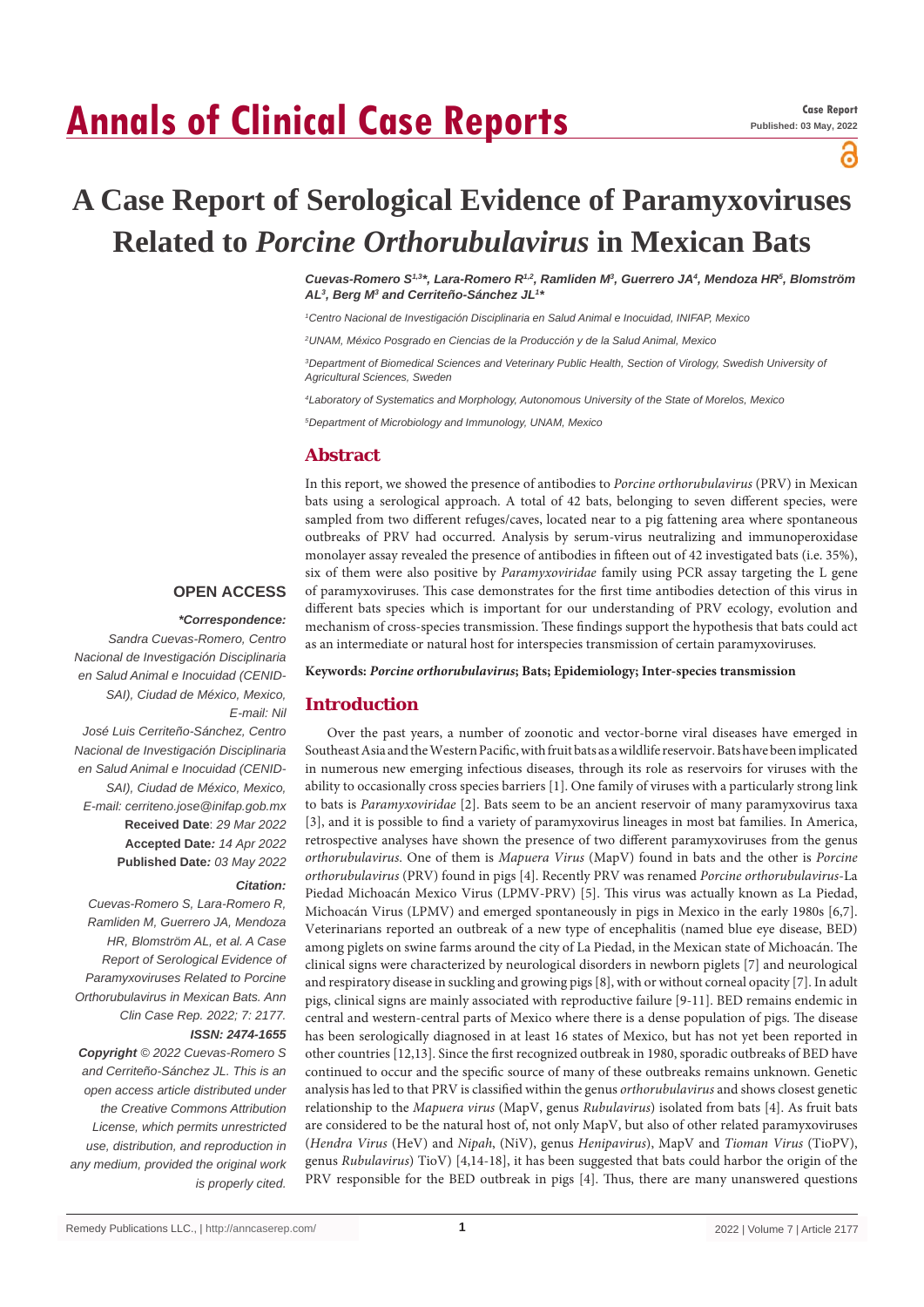**Table 1:** The number of specimens (per location) collected of each species of bat.

| $\infty$ Family | <b>Species</b>                                              | Cave* 2        | No. of specimens |                |  |  |
|-----------------|-------------------------------------------------------------|----------------|------------------|----------------|--|--|
|                 |                                                             |                |                  |                |  |  |
| Mormoopidae     | Pteronotus parnellii (Insectivorous)                        | 9              | $\Omega$         | 9              |  |  |
| Molossidae      | Tadarida brasiliensis (Insectivorous)<br>2<br>$\Omega$<br>2 |                |                  |                |  |  |
| Phyllostomidae  | Artibeus hirsutus (Frugivorous)                             | $\Omega$       | 15               | 15             |  |  |
|                 | Artibeus jamaicensis (Frugivorous)                          | $\overline{4}$ | $\Omega$         |                |  |  |
|                 | Sturnira lilium (Frugivorous)                               |                |                  |                |  |  |
|                 | Glossophaga soricina (Nectarivorous)                        | $\Omega$       | 5                | 5              |  |  |
|                 | Macrotus waterhousii (Insectivorous)                        | $\Omega$       |                  |                |  |  |
|                 | Desmodus rotundus (hematophagous)                           | 2              |                  | 3              |  |  |
| Emballonuridae  | Balantiopteryx plicata (Insectivorous)                      | 2              | $\Omega$         | $\overline{2}$ |  |  |
| Total           |                                                             | 19             | 23               | 42             |  |  |

\*Bat location: N. 18º 42´ 32.4"W 99º14´14.1" 1004 MASL (cave 1); N. 18º46´14.33" W 98º 5371´ 55.95" 1403 MASL (cave 2)

concerning PRV persistence in domestic pigs and regarding possible reservoirs in nature.

# **Case Presentation**

#### **Objectives**

Study aimed to determine the antibodies presence of PRV in Mexican bats using a serological approach.

Discuss the approach about that PRV could be circulating in bat populations.

# **Material and Methods**

Bats were collected under the SEMARNAT DGVS permit FAUT-0211 following the guidelines of the Animal Care and Ethical Committee of Centro Nacional de Investigaciones Disciplinarias en Microbiología Animal, INIFAP, Mexico City. The specimens were deposited at Colección de Mamíferos del Centro de Investigación en Biodiversidad y Conservación, Universidad Autónoma del Estado de Morelos. A total of 42 bats were caught from 2 different refuges/caves. The refuges were selected in a pig fattening area where spontaneous outbreaks of BED had occurred (central zone of Mexico). The specimen was classified by experts of Centro de Investigación en Biodiversidad y Conservación. In order to determine their immune state, the bats were placed under light anesthesia, bled to death, and a necropsy was conducted to collect serum and brain samples for serological analysis and PCR respectively [19,20]. Serum samples were tested by serum-virus neutralizing analysis in cell culture (VN) and Immunoperoxidase Monolayer Assay (IPMA) to PRV. All tests were performed by standard protocols [8,11]. PCR products were sequencing and phylogenetic analysis was performed compared with viral sequences reported at the Gene bank of the *Paramyxoviridae* family [21-23].

# **Results**

A total of 42 bats, belonging to eight different species (Table 1), were sampled from two different refuges located in the Mexican state of Morelos of the Central part of Mexico. The refuges were selected in a pig fattening area where spontaneous outbreaks of BED had occurred. Neutralizing antibodies against PRV were detected in 7 serum samples with titers ranging between 1:20 to 1:1280. IPMA confirmed the presence of antibodies against PRV in all of the VN positive bat serum, as well as showed positive result for 8 additional bat serum samples with titers ranging from 1:10 to 1:40 serum dilutions. IPMA positive samples were characterized by the presence of a few irregular structures stained red in the cytoplasm, representing inclusion-like bodies (Figure 1A-1E). Serum from the controls were positive and negative respectively (Figure 1F, 1G). Additionally, 6 out of 15 serological positive samples showed PCR positive result within the *Paramyxoviridae* family; *Avulavirus-Rubulavirus* genus (Table 2). Only a single sequence of 268 positions (access number MT636875) was correct assembly and the alignment results showed a nucleotide identity of 90.87% to PRV, 71.64% to MapV, 75.46% to *Parainfluenza virus* 5, 72.31% to *Mumps virus*, 73.58% to *Bat paramyxoviru*s, 73.56% to *Tuhoko virus* 2 and 72.37% to *Menangle virus*. The phylogenetic analysis of the nucleotide sequence confirmed that the sequence is closest related to LPMV-PRV as they grouped together on a separate clade (Figure 2).

# **Discussion**

In recent years, several novel members of the *Paramyxoviridae* family have emerged infecting both humans and/or domesticated animals. Bats have been implicated in numerous of these new emerging infectious diseases as they have been shown to harbor a great diversity of paramyxoviruses [1,15,16,24-27]. Two paramyxoviruses belonging to the subfamily *Rubulavirinae* have in retrospective analysis been



Figure 1: Detection of specific antibodies against PRV in serum bat samples by Immunoperoxidase Monolayer Assay (IPMA) in an infected MDCK cells stained by applying protein A from *Staphylococcus aureus* labeled with horseradish peroxidase and AEC substrate. (A, B) Bat 3 and 42, samples from *Desmodus rotundus,* C) Bat 16, sample from *Macrotus waterhousii*, (D, E) Bat 23 and 28, samples from *Artibeus hirsutus*, F) Positive serum control from an infected pig, 20x magnification (G) Mock infected MDCK cells, 10x magnification.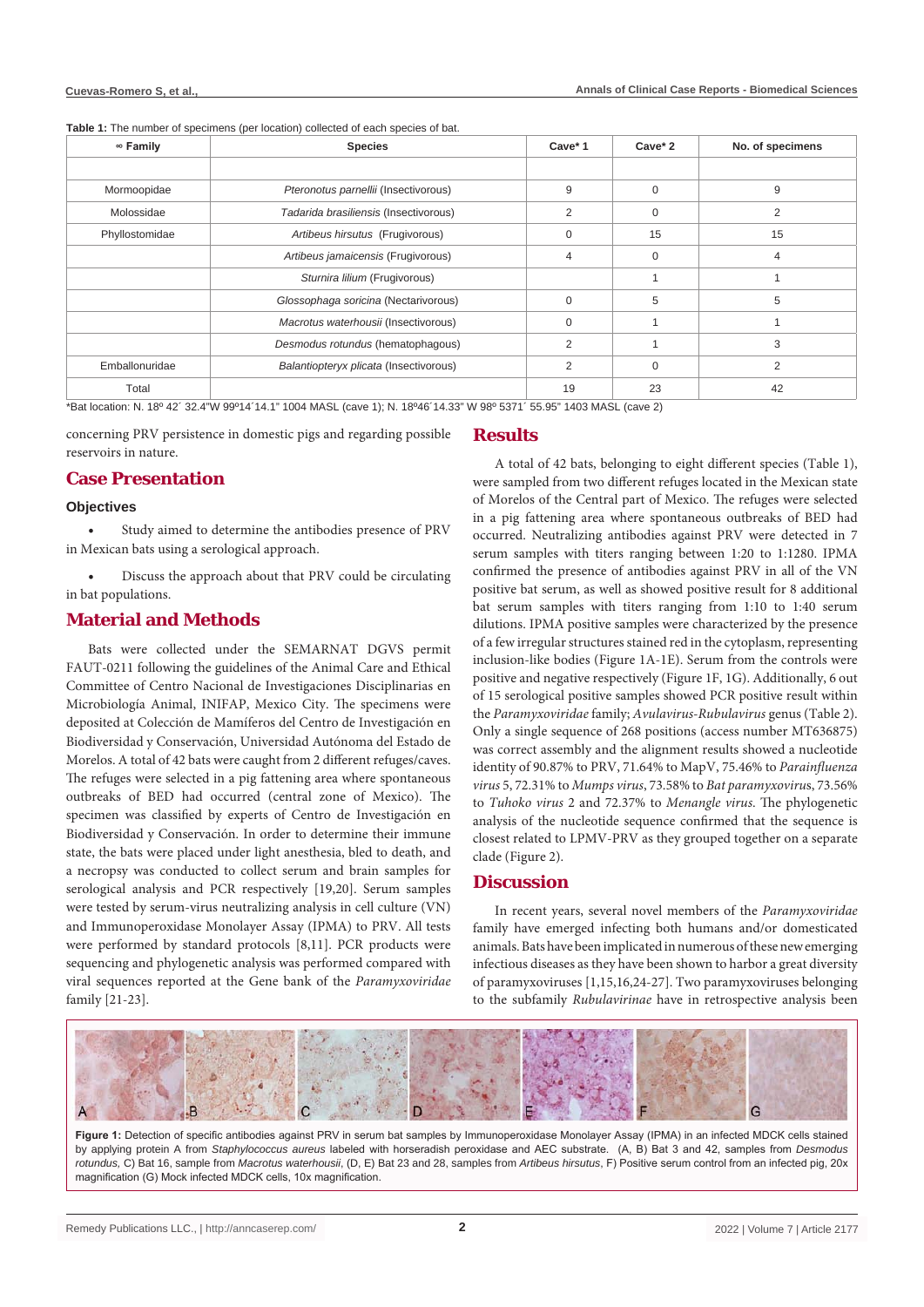**Table 2:** Summary of positive bat samples by serological analysis: Serum-Virus Neutralizing in cell culture (VN), Immunoperoxidase Monolayer Assay (IPMA) and bat samples tested positive to *Paramyxoviridae* family or *Paramyxovirinae* subfamily *Avulavirus-Rubulavirus* genus by RT-PCR, semi-nested RT-PCR.

|                               | <b>Serological Test</b>  |         | <b>PCR</b>                |                                                                  | <b>Species</b>       | Family         | Feedina       |
|-------------------------------|--------------------------|---------|---------------------------|------------------------------------------------------------------|----------------------|----------------|---------------|
| ∞ Bat ID/Year collected/Cave® | VN*                      | IPMA*   | Paramyxoviridae<br>family | Paramyxovirinae<br>subfamily<br>Avulavirus-<br>Rubulavirus genus |                      |                |               |
| 9/2011/Cave 1                 | 1:320                    |         |                           |                                                                  | Artibeus jamaicensis | Phyllostomidae | Frugivorous   |
| 10/2011/Cave 1                | 1:1280                   | $1:20-$ | $+$                       |                                                                  | Artibeus jamaicensis | Phyllostomidae | Frugivorous   |
| 11/2011/Cave 1                | 1:20                     | ٠       |                           |                                                                  | Artibeus jamaicensis | Phyllostomidae | Frugivorous   |
| 13/2011/Cave 1                | 1:20                     | 1:10    | $\ddot{}$                 |                                                                  | Artibeus jamaicensis | Phyllostomidae | Frugivorous   |
| 3/2013/Cave 1                 | 1:80                     | 1:20    |                           | $+$                                                              | Desmodus rotundus    | Phyllostomidae | Hematophagus  |
| 6/2013/Cave 1                 |                          | 1:20    | $+$                       | $+$                                                              | Pteronotus parnellii | Phyllostomidae | Insectivorous |
| 7/2013/Cave 1                 | 1:320                    | 1:10    |                           |                                                                  | Pteronotus parnellii | Phyllostomidae | Insectivorous |
| 11/2013/Cave 1                | $\overline{a}$           | 1:10    | ÷,                        | $\overline{a}$                                                   | Pteronotus parnellii | Phyllostomidae | Insectivorous |
| 13/2013/Cave 1                | $\overline{\phantom{a}}$ | 1:40    |                           |                                                                  | Pteronotus parnellii | Phyllostomidae | Insectivorous |
| 16/2013/Cave 2                | $\overline{\phantom{a}}$ | 1:20    | ٠                         |                                                                  | Macrotus waterhousii | Mormoopidae    | Insectivorous |
| 23/2013/Cave 2                | $\sim$                   | $1:20-$ | $+$                       | $^{+}$                                                           | Artibeus hirsutus    | Phyllostomidae | Frugivorous   |
| 28/2013/Cave 2                | $\overline{\phantom{a}}$ | 1:40    | $\ddot{}$                 | $+$                                                              | Artibeus hirsutus    | Phyllostomidae | Frugivorous   |
| 31/2013/Cave 2                | ä,                       | 1:40    |                           |                                                                  | Artibeus hirsutus    | Phyllostomidae | Frugivorous   |
| 32/2013/Cave 2                | ٠                        | 1:20    | -                         |                                                                  | Artibeus hirsutus    | Phyllostomidae | Frugivorous   |
| 33/2013/Cave 2                | $\blacksquare$           | 1:20    | $\ddot{}$                 | $\ddot{}$                                                        | Artibeus hirsutus    | Phyllostomidae | Frugivorous   |
| 35/2013/Cave 2                | $\overline{\phantom{a}}$ | 1:40    | $\overline{a}$            | $\overline{a}$                                                   | Artibeus hirsutus    | Phyllostomidae | Frugivorous   |
| 42/2013/Cave 2                | 1:320                    | 1:20    |                           |                                                                  | Desmodus rotundus    | Phyllostomidae | Hematophagus  |
| <b>TOTAL</b>                  | 7                        | 15      | 6                         | 5                                                                |                      |                |               |

∞ Bat location: N. 18º 42´ 32.4"W 99º 14´ 14.1" 1004 MASL (cave 1); N. 18º 46´ 14.33" W 98º 51´ 55.95" 1403 MASL (cave 2). \* = Titres are expressed as the reciprocal of the last serum dilution showed positive reaction;  $+$  = positive;  $-$  = negative

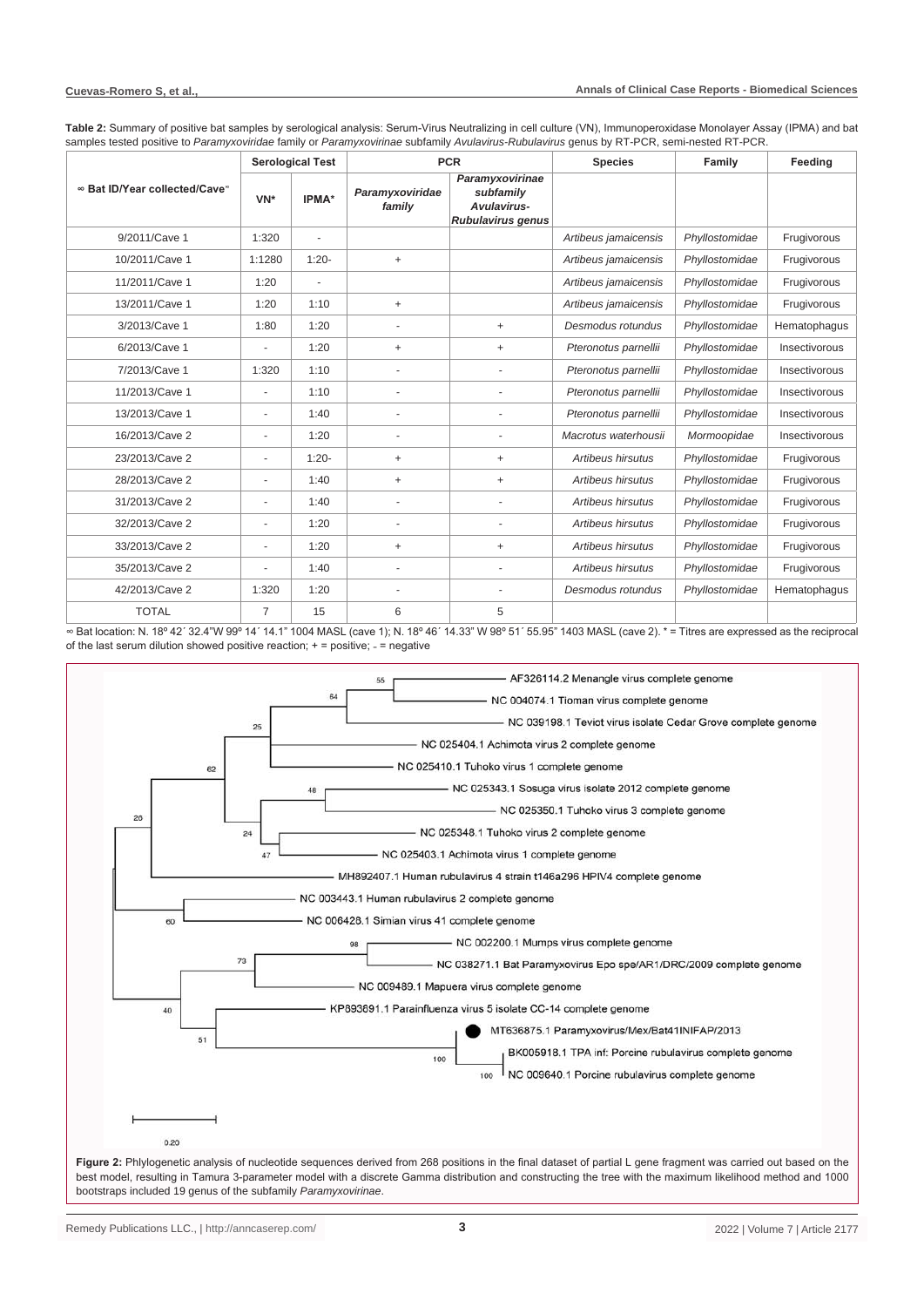identified on the American continent. One of them is *Mapuera virus*, that was isolated from the salivary glands of a yellow-shouldered bat (*Sturnira lilium*) captured in the tropical rainforest of Brazil in 1979 [28] and the other is a *Porcine rubulavirus* (PRV) that was isolated from pigs and that was shown to be the causative agent behind several disease outbreaks in pigs in the early 1980´s [6,7]. Molecular studies of PRV suggest that PRV has existed as a separated species for a long time in nature and that it could have been transmitted from a natural wildlife reservoir to domesticated pigs [29-31]. More recent studies of these two viruses, comparing the completed genome sequence and the genome organization, indicates that PRV is more closely related to MapV than to other members of the subfamily *Rubulavirinae* suggesting that PRV may, possibly, also been originated from bat [4]. In addition, a serological analysis in 108 non-hematophagous bats from the Central Pacific coast of Mexico, showed the presence of antibodies against PRV in insectivorous bat (*Rhogeessa parvula* major). However, due to as a single bat was seropositive; the authors suggest that a bat in the surveyed localities does not play a role in the epidemiology of PRV. Thus, in this study serological analysis showed seropositivity in 15/42 of the investigated serum samples. The percentage of seropositive bats was high compared to the study from 2004 where only 1 of 108 bats was seropositive [32]. However, the sampling in this study was done at a location in a central zone of Mexico where spontaneous outbreaks of BED occurred; which could explain the differences observed. Also all bats, in this study, were trapped in two caves containing a dense bat population of mixed species. This close coexistence may play an important role in spreading the virus in this particular bat population by allowing easier transmission between immune and naïve individuals and between different species through certain behaviors, such as mutual grooming and biting during mating [3]. Thus the presence of anti-PRV antibodies in the bat specimens, suggests that PRV is indeed circulating in bat populations. However, we cannot rule out that this is a related virus with cross-reactivity to PRV. In addition, some seropositive bat samples were PCR negative, it could be speculated that these individuals could carry the virus in other organs not tested in this study. The phylogenetic analysis of the unique aligned sequence, grouped together with PRV-LPMV, suggesting that they could belong to the same species of the *porcine orthorubulavirus*.

#### **Conclusion**

These findings provide serological evidence that bats could act as an intermediate or natural host of PRV. However, future studies are required to investigate the infection in bats, to determine the exact role of bats in PRV epidemiology, the tropism and the behavior of the virus in nature. Also further genetic analysis could be valuable to understand the evolution of the virus.

#### **Funding**

The present work received support from The Swedish University of Agricultural Sciences, Sweden, SAGARPA-CONACYT-12159 and CENID-SAI/INIFAP (México).

# **Acknowledgment**

The authors would like to thank for the technical assistance MSc Laura Márquez Valdelamar (Instituto de Biología, UNAM) and Ernesto Castrejón-Espinoza (Comité de Fomento y Protección Pecuaria y Salud Animal del Estado de Morelos A.C.).

#### **References**

- 1. [Charles HC, James EC, Hume EF, Kathryn VH, Tony S. Bats: Important](https://pubmed.ncbi.nlm.nih.gov/16847084/)  [reservoir hosts of emerging viruses. Clin Microbiol Rev. 2006;19\(3\):531-](https://pubmed.ncbi.nlm.nih.gov/16847084/) [45.](https://pubmed.ncbi.nlm.nih.gov/16847084/)
- 2. [Felix JD, Max CV, Alexander MM, Darren MG, Peter V, Tabea B, et al.](https://pubmed.ncbi.nlm.nih.gov/22531181/)  [Bats host major mammalian paramyxoviruses. Nat Commun. 2012;3:796.](https://pubmed.ncbi.nlm.nih.gov/22531181/)
- 3. [Lin-Fa W, Peter J W, Leo LM P. Mass extinctions, biodiversity and](https://www.sciencedirect.com/science/article/pii/S1879625711001325)  [mitochondrial function: are bats 'special' as reservoirs for emerging](https://www.sciencedirect.com/science/article/pii/S1879625711001325)  [viruses? Curr Opin Virol. 2011;1\(6\):649-57.](https://www.sciencedirect.com/science/article/pii/S1879625711001325)
- 4. [Wang L-F, Hansson E, Yu M, Chua KB, Mathe N, Crameri G, et al. Full](https://pubmed.ncbi.nlm.nih.gov/17385069/)[length genome sequence and genetic relationship of two paramyxoviruses](https://pubmed.ncbi.nlm.nih.gov/17385069/)  [isolated from bat and pigs in the Americas. Arch Virol. 2007;152\(7\):1259-](https://pubmed.ncbi.nlm.nih.gov/17385069/) [71.](https://pubmed.ncbi.nlm.nih.gov/17385069/)
- 5. [Bert R, Balkema-Buschmann A, William GD, Paul D, Easton A, Fouchier](https://pubmed.ncbi.nlm.nih.gov/31609197/)  [R, et al. ICTV virus taxonomy profile: Paramyxoviridae. J Gen Virol.](https://pubmed.ncbi.nlm.nih.gov/31609197/)  [2019;100\(12\):1593-94.](https://pubmed.ncbi.nlm.nih.gov/31609197/)
- 6. [Moreno-López J, Correa-Girón P, Martinez A, Ericsson A. Characterization](https://link.springer.com/article/10.1007/BF01314282)  [of a paramyxovirus isolated from the brain of a piglet in Mexico. Arch](https://link.springer.com/article/10.1007/BF01314282)  [Virol. 1986;91\(3-4\):221-31.](https://link.springer.com/article/10.1007/BF01314282)
- 7. [Stephan HA, Gay GM, Ramírez TC. Encephalomyelitis, reproductive](https://pubmed.ncbi.nlm.nih.gov/3363809/)  [failure and corneal opacity \(blue eye\) in pigs, associated with a](https://pubmed.ncbi.nlm.nih.gov/3363809/)  [paramyxovirus infection. Vet Rec. 1988;122\(1\):6-10.](https://pubmed.ncbi.nlm.nih.gov/3363809/)
- 8. [Rivera-Benitez JF, Cuevas-Romero S, Pérez-Torres A, Reyes-Leyva J,](https://pubmed.ncbi.nlm.nih.gov/23770154/)  [Hernández J, Ramírez-Mendoza H. Respiratory disease in growing pigs](https://pubmed.ncbi.nlm.nih.gov/23770154/)  [after Porcine rubulavirus experimental infection. Virus Res. 2013;176\(1-](https://pubmed.ncbi.nlm.nih.gov/23770154/) [2\):137-43.](https://pubmed.ncbi.nlm.nih.gov/23770154/)
- 9. [Hernández-Jáuregui P, Ramírez Mendoza H, Mercado García C,](https://pubmed.ncbi.nlm.nih.gov/14693118/)  [Moreno-López J, Kennedy S. Experimental porcine rubulavirus \(La](https://pubmed.ncbi.nlm.nih.gov/14693118/)  [Piedad-Michoacan virus\) infection in pregnant gilts. J Comp Pathol.](https://pubmed.ncbi.nlm.nih.gov/14693118/)  [2004;130\(1\):1-6.](https://pubmed.ncbi.nlm.nih.gov/14693118/)
- 10. [Ramirez-Mendoza H, Hernandez-Jauregui P, Reyes-Leyva J, Zenteno](https://pubmed.ncbi.nlm.nih.gov/9447484/)  [E, Moreno-Lopez J, Kennedy S. Lesions in the reproductive tract of](https://pubmed.ncbi.nlm.nih.gov/9447484/)  [boars experimentally infected with porcine rubulavirus. J Comp Pathol.](https://pubmed.ncbi.nlm.nih.gov/9447484/)  [1997;117\(3\):237-52.](https://pubmed.ncbi.nlm.nih.gov/9447484/)
- 11. [Rivera-Benitez JF, Martínez-Bautista R, Pérez-Torres A, García-Contreras](https://pubmed.ncbi.nlm.nih.gov/23201243/)  [ADC, Reyes-Leyva J, Hernández J, et al. Persistence of porcine rubulavirus](https://pubmed.ncbi.nlm.nih.gov/23201243/)  [in experimentally infected boars. Vet Microbiol. 2013;162\(2-4\):491-8.](https://pubmed.ncbi.nlm.nih.gov/23201243/)
- 12. [Escobar-López AC, Rivera-Benitez JF, Castillo-Juárez H, Ramírez-](https://pubmed.ncbi.nlm.nih.gov/22171991/)[Mendoza H, Trujillo-Ortega ME, Sánchez-Betancourt JI. Identification of](https://pubmed.ncbi.nlm.nih.gov/22171991/)  [antigenic variants of the porcine rubulavirus in sera of field swine and their](https://pubmed.ncbi.nlm.nih.gov/22171991/)  [seroprevalence. Transbound Emerg Dis. 2012;59\(5\):416-20.](https://pubmed.ncbi.nlm.nih.gov/22171991/)
- 13. Morilla A, González-Vega V, Estrada E, Diosdado F. Seroepidemiology of blue eye disease. In: Morilla A, Yoon K, Zimmerman J, editors. Trends in Emerging Viral Infections of Swine. Iowa State University Press. Ames, IA; 2002:64.
- 14. [Barr JA, Smith C, Marsh GA, Field H, Wang LF. Evidence of bat origin](https://pubmed.ncbi.nlm.nih.gov/22915696/)  [for Menangle virus, a zoonotic paramyxovirus first isolated from diseased](https://pubmed.ncbi.nlm.nih.gov/22915696/)  [pigs. J Gen Virol. 2012;93\(Pt 12\):2590-4.](https://pubmed.ncbi.nlm.nih.gov/22915696/)
- 15. [Chant K, Chan R, Smith M, Dwyer DE, Kirkland P. Probable human](https://pubmed.ncbi.nlm.nih.gov/9621198/)  [infection with a newly described virus in the family Paramyxoviridae. The](https://pubmed.ncbi.nlm.nih.gov/9621198/)  [NSW Expert Group. Emerg Infect Dis. 1998;4\(2\):273-5.](https://pubmed.ncbi.nlm.nih.gov/9621198/)
- 16. [Chua KB, Wang LF, Lam SK, Crameri G, Yu M, Wise T, et al. Tioman](https://pubmed.ncbi.nlm.nih.gov/11336547/)  [virus, a novel paramyxovirus isolated from fruit bats in Malaysia. Virology.](https://pubmed.ncbi.nlm.nih.gov/11336547/)  [2001;283\(2\):215-29.](https://pubmed.ncbi.nlm.nih.gov/11336547/)
- 17. [Halpin K, Young PL, Field H, Mackenzie JS. Newly discovered viruses of](https://pubmed.ncbi.nlm.nih.gov/10501164/)  [flying foxes. Vet Microbiol. 1999;68\(1-2\):83-7.](https://pubmed.ncbi.nlm.nih.gov/10501164/)
- 18. [Philbey AW, Kirkland PD, Ross AD, Davis RJ, Gleeson AB, Love RJ, et](https://pubmed.ncbi.nlm.nih.gov/9621197/)  [al. An apparently new virus \(family Paramyxoviridae\) infectious for pigs,](https://pubmed.ncbi.nlm.nih.gov/9621197/)  [humans, and fruit bats. Emerg Infect Dis. 1998;4\(2\):269-71.](https://pubmed.ncbi.nlm.nih.gov/9621197/)